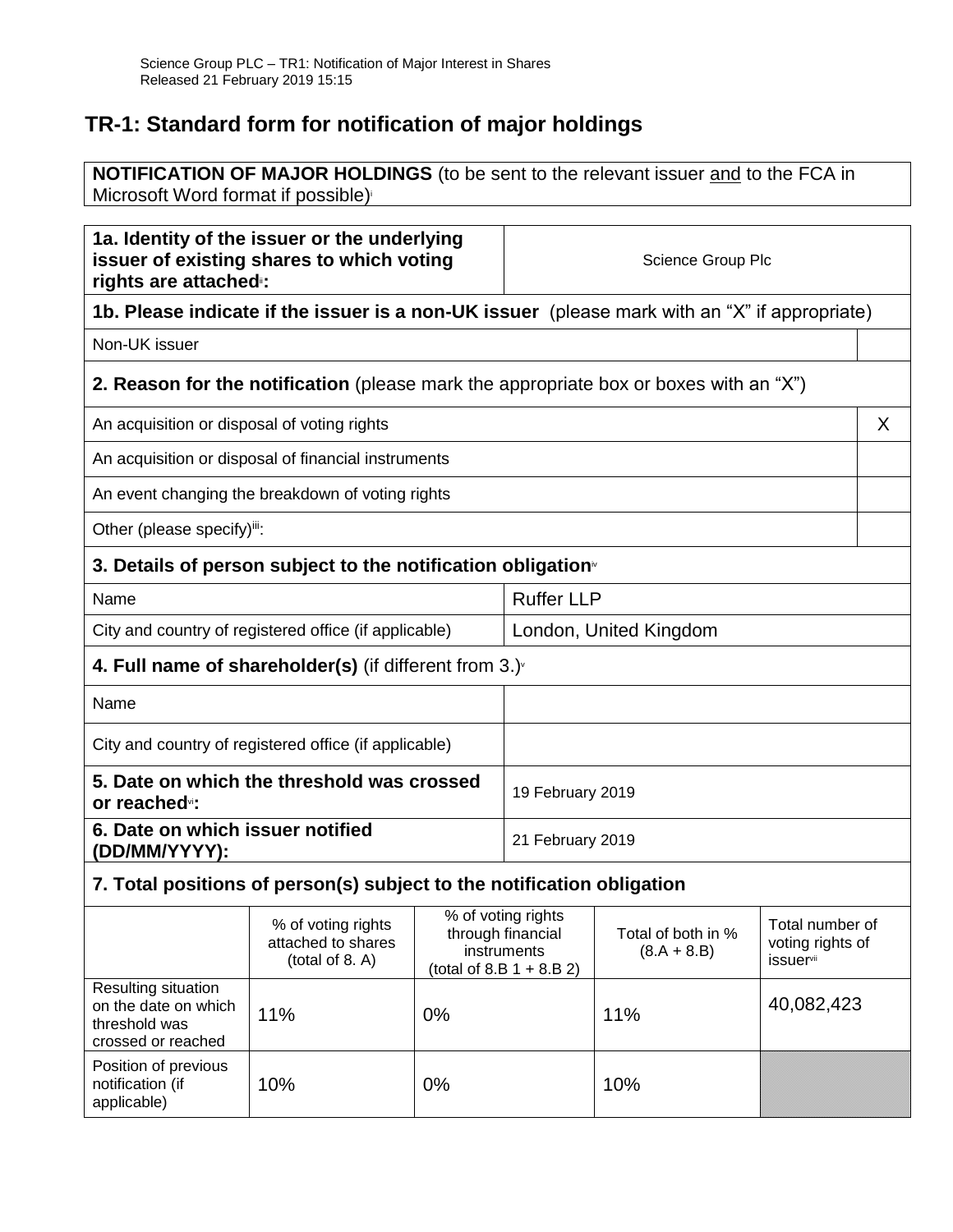### **8. Notified details of the resulting situation on the date on which the threshold was crossed or reached**viii

## **A: Voting rights attached to shares**

| Class/type of<br>shares | Number of voting rightsix                                     |                                                                       | % of voting rights                                            |                                                                       |
|-------------------------|---------------------------------------------------------------|-----------------------------------------------------------------------|---------------------------------------------------------------|-----------------------------------------------------------------------|
| ISIN code (if possible) | <b>Direct</b><br>(Art 9 of Directive<br>2004/109/EC) (DTR5.1) | <b>Indirect</b><br>(Art 10 of Directive<br>2004/109/EC)<br>(DTR5.2.1) | <b>Direct</b><br>(Art 9 of Directive<br>2004/109/EC) (DTR5.1) | <b>Indirect</b><br>(Art 10 of Directive<br>2004/109/EC)<br>(DTR5.2.1) |
| GB00B39GTJ17            | 4,419,512                                                     |                                                                       | 11%                                                           | 0%                                                                    |
| <b>SUBTOTAL 8. A</b>    | 4,419,512                                                     |                                                                       | 11%                                                           |                                                                       |

#### **B 1: Financial Instruments according to Art. 13(1)(a) of Directive 2004/109/EC (DTR5.3.1.1 (a)) Number of voting rights**

| <b>Type of financial</b><br>instrument | <b>Expiration</b><br>$date^x$ | Exercise/<br><b>Conversion Periodxi</b> | Number of voting rights<br>that may be acquired if<br>the instrument is<br>exercised/converted. | % of voting rights |
|----------------------------------------|-------------------------------|-----------------------------------------|-------------------------------------------------------------------------------------------------|--------------------|
| N/A                                    | N/A                           | N/A                                     | N/A                                                                                             | N/A                |
|                                        |                               | <b>SUBTOTAL 8. B 1</b>                  | N/A                                                                                             | N/A                |

| B 2: Financial Instruments with similar economic effect according to Art. 13(1)(b) of<br>Directive 2004/109/EC (DTR5.3.1.1 (b)) |                               |                                             |                                                     |                            |                    |
|---------------------------------------------------------------------------------------------------------------------------------|-------------------------------|---------------------------------------------|-----------------------------------------------------|----------------------------|--------------------|
| Type of financial<br><b>instrument</b>                                                                                          | <b>Expiration</b><br>$date^x$ | Exercise/<br><b>Conversion</b><br>Period xi | <b>Physical or</b><br>cash<br><b>settlement</b> xii | Number of<br>voting rights | % of voting rights |
| N/A                                                                                                                             | N/A                           | N/A                                         | N/A                                                 | N/A                        | N/A                |
|                                                                                                                                 |                               |                                             | <b>SUBTOTAL</b><br>8.B.2                            | N/A                        | N/A                |